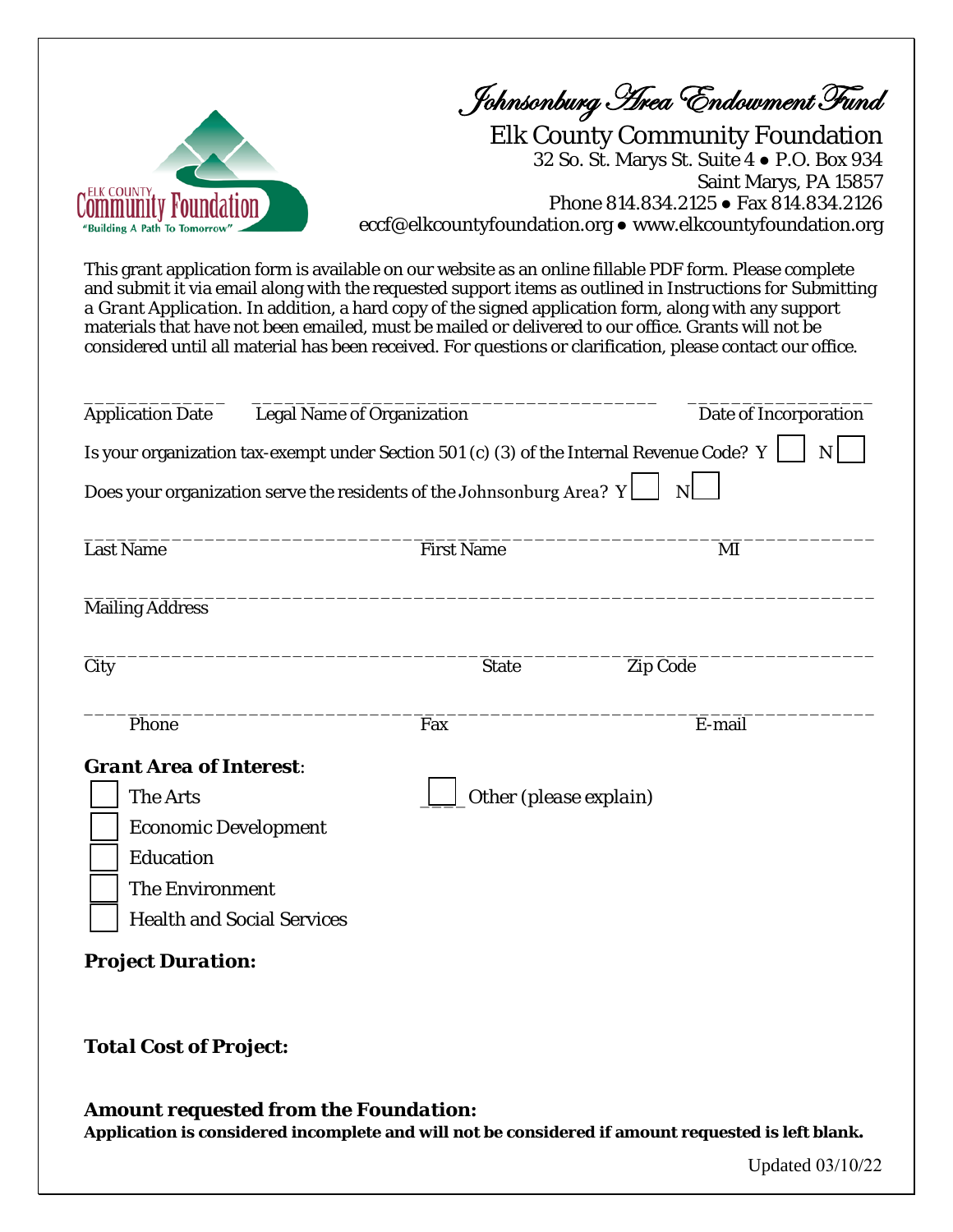#### *Grant Application Form* 2

*Grant Abstract – provide the following information briefly on this page. Additional explanation and information should be included in Grant Proposal Narrative outline found on page four of this application form.*

*Brief Project Description*

*Who and how many will benefit?*

*What are your other sources of funding for this project?*

*Why is this project valuable/necessary?*

*How will it be funded in the future?*

# *How will you evaluate the success of this project?*

Submit via email the online fillable PDF form, without signature, along with your narrative. Also, mail or deliver to our office a hard copy of the signed application, along with any other support materials that cannot be emailed.

# **Please include the attachments:**

- ♦ One copy of the Grant Application Form and abstract/narrative as describe on page four of the application.
- ♦ One copy of the current IRS determination
- ♦ One copy of the proposed program/project budget
- ♦ One copy of operating budget for the current and next fiscal year, including income statement and balance sheet. Need to send only a summary if possible.
- ♦ One copy of the most recent year-end financial statements (audited if available) if applying for over \$5000
- ♦ Name and addresses of your Board of Directors and administrative staff

The Undersigned hereby certify that all information contained in and submitted with this proposal is correct and that this proposal is submitted with the approval of the Board of Directors. This Organization will execute the Grant Agreement if a grant is awarded to us.

\_\_\_\_\_\_\_\_\_\_\_\_\_\_\_\_\_\_\_\_\_\_\_\_\_\_\_\_\_\_\_\_\_\_\_\_ \_\_\_\_\_\_\_\_\_\_ Signature of Board Chairperson Date

\_\_\_\_\_\_\_\_\_\_\_\_\_\_\_\_\_\_\_\_\_\_\_\_\_\_\_\_\_\_\_\_\_\_\_ \_\_\_\_\_\_\_\_\_\_ Signature of Agency CEO Date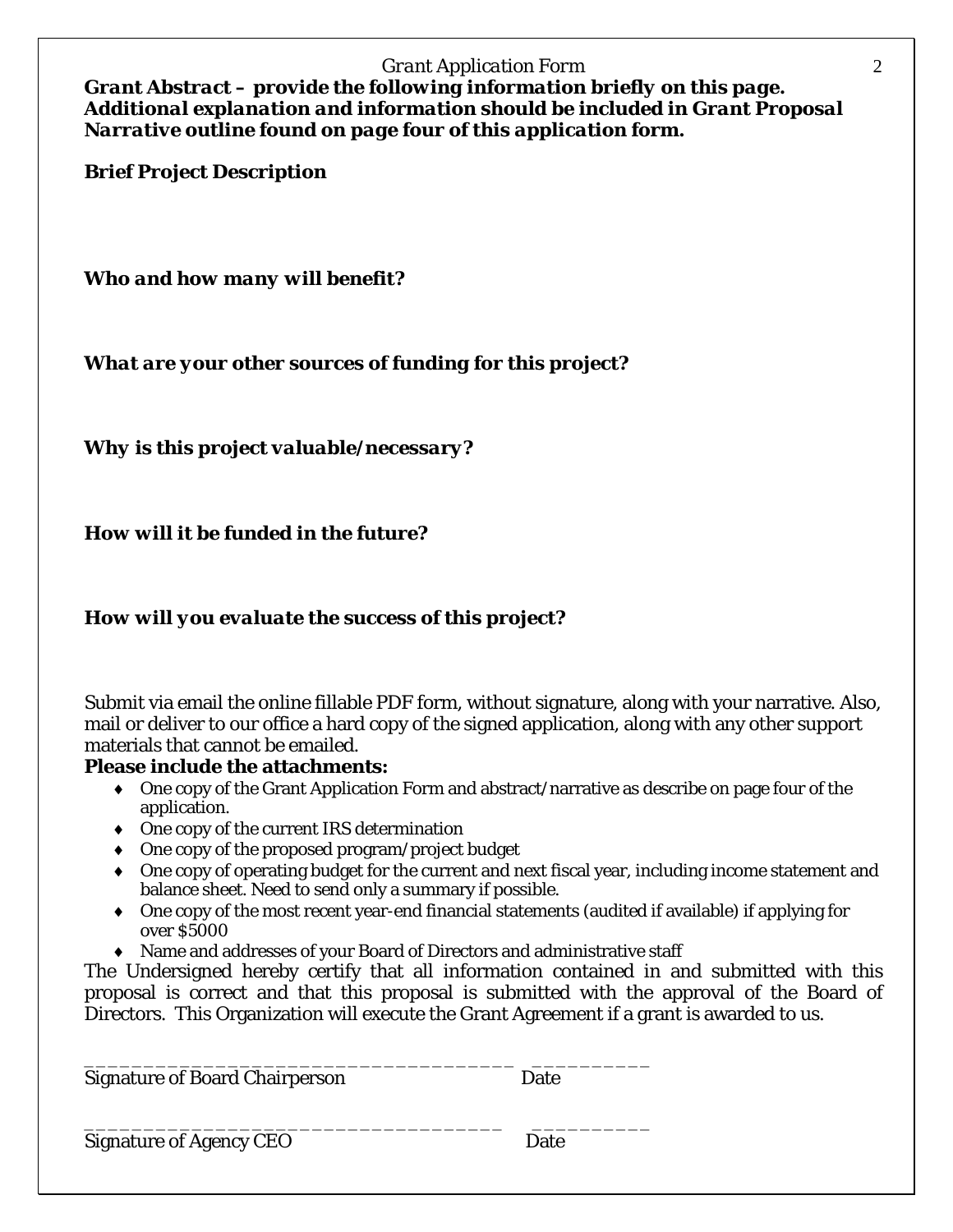| <b>Source</b>   | <b>Amount</b> (Use numbers only) |
|-----------------|----------------------------------|
|                 |                                  |
|                 |                                  |
|                 |                                  |
| Total           | \$0.00                           |
|                 |                                  |
|                 | <b>Amount</b> (Use numbers only) |
|                 |                                  |
| <b>Expenses</b> |                                  |